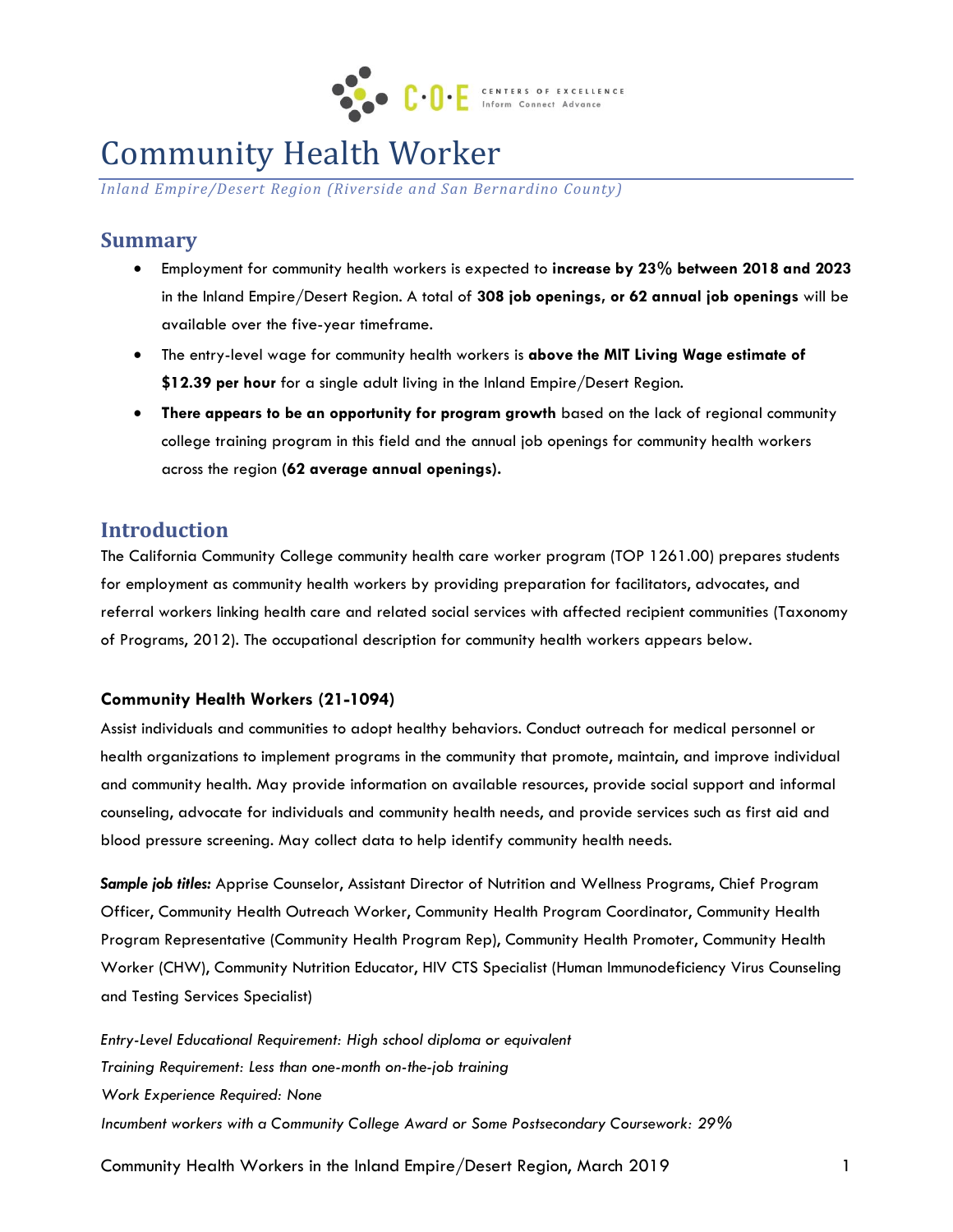

## **Job Opportunities**

In 2018, there were 348 jobs employing community health workers in the Inland Empire/Desert Region. This occupation is projecting to increase employment by 23% by 2023. Employers in the region will need to hire 308 workers over the next five years to fill new jobs and backfill jobs that workers are permanently vacating (includes retirements). Exhibit 1 displays five-year projections for community health workers in the Inland Empire/Desert Region.

| 2018<br>Jobs. | 2023<br>Jobs | 5-Yr % Change<br>(New Jobs) | (New + Replacement<br>Jobs) | 5-Yr Openings Annual Openings<br>(New + Replacement<br>Jobs) | $%$ of<br>workers<br>$\sqrt{age 55+}$ |
|---------------|--------------|-----------------------------|-----------------------------|--------------------------------------------------------------|---------------------------------------|
| 348           | 427          | 23%                         | 308                         | 62                                                           | <b>23%</b>                            |

#### *Exhibit 1: Five-year projections for community health workers*

Source: EMSI 2018.4

### **Earnings**

The entry-level wage for community health workers is above the MIT Living Wage estimate of \$12.39 per hour for a single adult living in the Inland Empire/Desert Region (Glasmeier, 2019). These wages are also sufficient for two adults and one child (\$14.75 per hour, per adult or \$30,680 annually for each adult). Exhibit 2 displays wage information for this occupation in the Inland Empire/Desert Region.

*Exhibit 2: Earnings for community health workers*

| <b>Occupation</b>               | <b>Entry to Experienced Median Average Annual</b><br>Hourly Earnings Range* Wage* |         | <b>Earnings</b> |
|---------------------------------|-----------------------------------------------------------------------------------|---------|-----------------|
| <b>Community Health Workers</b> | $$16.52 \text{ to } $30.46$                                                       | \$22.89 | \$49,700        |

Source: EMSI 2018.4

\*Entry Hourly is 25th percentile wage, the median is 50th percentile wage, experienced is 75th percentile wage.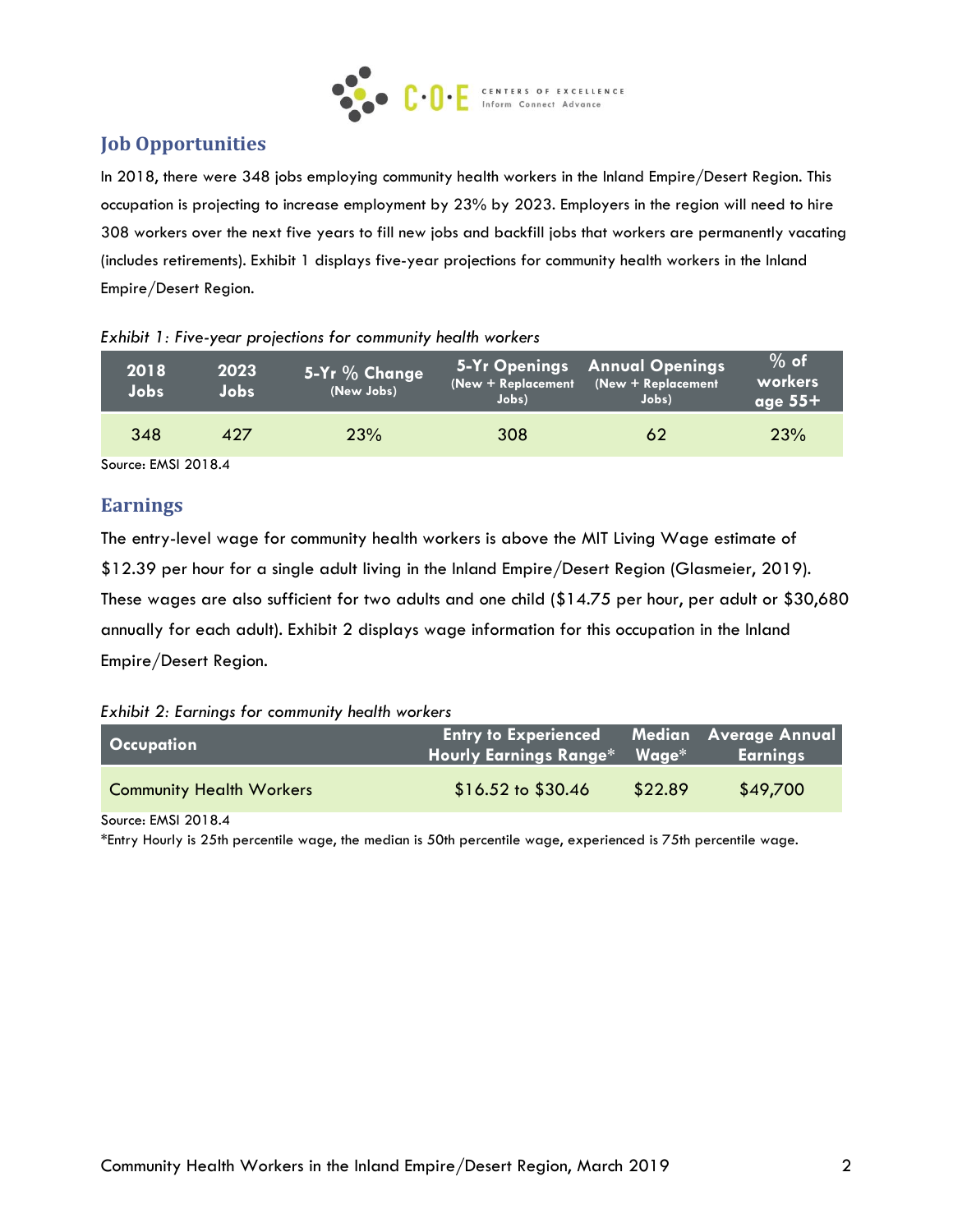

## **Job Postings, Employers, Skills, and Education**

Exhibit 3 shows the number of job ads posted during the last 12 months along with the regional and national average time to fill. On average, local employers fill online job postings for community health workers within 44 days. This regional average is four days longer than the national average, indicating that it is slightly more challenging for local employers to find workers.

*Exhibit 3: Job ads for community health workers and time to fill, Mar 2018 – Feb 2019*

| <b>Occupation</b>               | Job .<br>Ads <b>Add</b> | <b>Regional Average</b> National Average | $\sqrt{1}$ Time to Fill $(Days)$ Time to Fill $(Days)$ |
|---------------------------------|-------------------------|------------------------------------------|--------------------------------------------------------|
| <b>Community Health Workers</b> | 20                      | 44                                       | 40                                                     |
|                                 |                         |                                          |                                                        |

Source: Burning Glass – Labor Insights

Exhibit 4 displays the employers posting the most job ads from job ads during the last 12 months in the Inland Empire/Desert Region.

| Exhibit 4: Employers posting the most job ads, Mar 2018 – Feb 2019 |  |  |  |
|--------------------------------------------------------------------|--|--|--|
|                                                                    |  |  |  |

| <b>Occupation</b>                      | <b>Employers</b>                                                                                    |
|----------------------------------------|-----------------------------------------------------------------------------------------------------|
| Community Health Workers (n=17)        | Inland Empire Health Plan<br>$\bullet$<br>Universal Health Services, Inc.<br>• Telecare Corporation |
| Source: Burning Glass - Labor Insights |                                                                                                     |

Source: Burning Glass – Labor Insights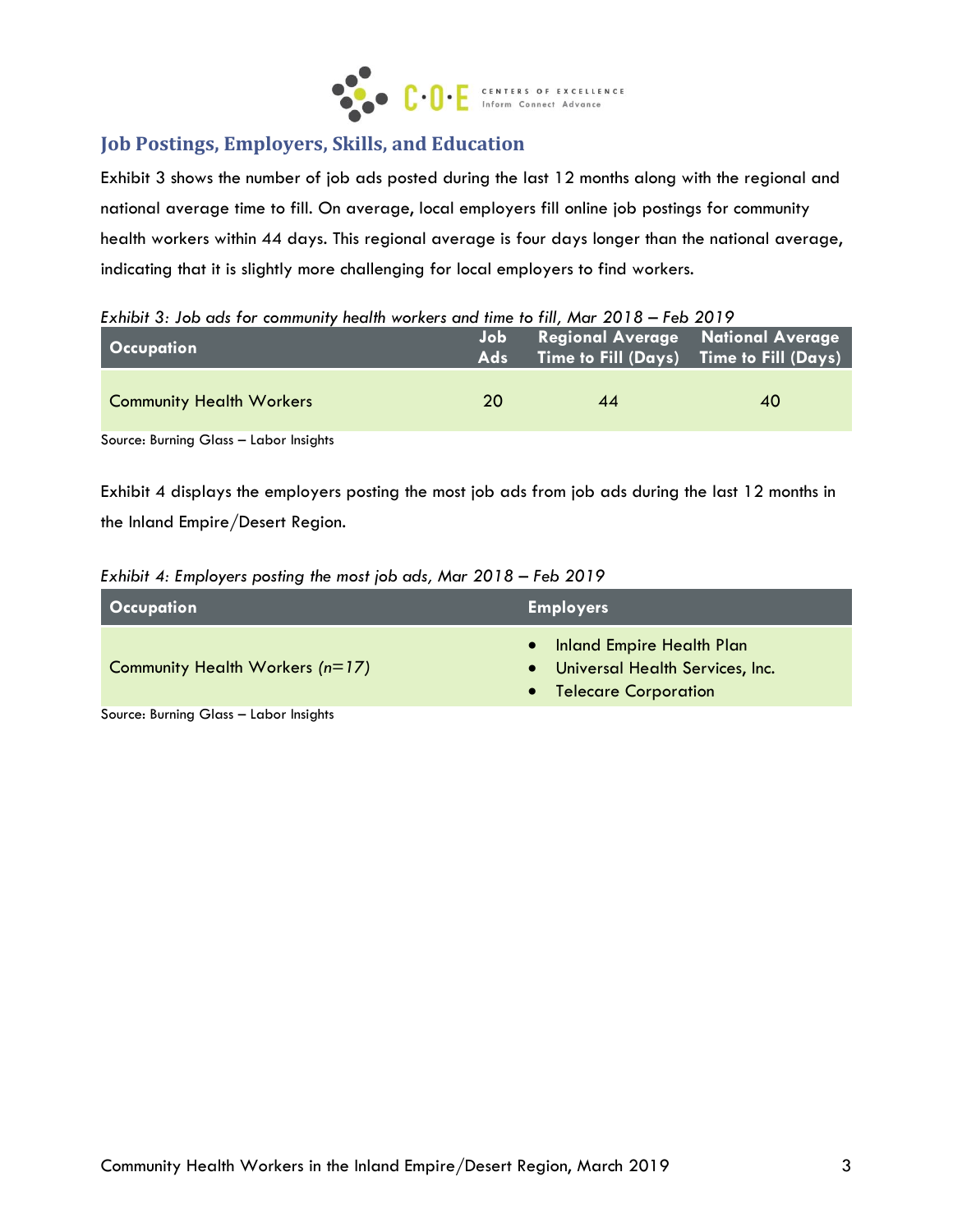

Exhibit 5 lists a sample of in-demand specialized and employability skills that employers are seeking when looking for workers to fill supply chain management positions. Specialized skills are occupation-specific skills employers are requesting for industry or job competency. Employability skills are foundational skills that transcend industries and occupations; this category is commonly referred to as "soft skills." The skills reported in job postings may be utilized as a helpful guide for curriculum development.

| <b>Occupation</b>                           | <b>Specialized skills</b>                                                                                                                                               | Soft skills                                                                                                                                |  |
|---------------------------------------------|-------------------------------------------------------------------------------------------------------------------------------------------------------------------------|--------------------------------------------------------------------------------------------------------------------------------------------|--|
| <b>Community Health Workers</b><br>$(n=20)$ | <b>Behavioral Health</b><br>$\bullet$<br>Medicare/Medicaid<br>$\bullet$<br>Knowledge<br><b>Social Services</b><br>$\bullet$<br>• Cardiopulmonary Resuscitation<br>(CPR) | • Computer Literacy<br>• Communication Skills<br>• Organizational Skills<br><b>Building Effective</b><br>$\bullet$<br><b>Relationships</b> |  |

Source: Burning Glass – Labor Insights

Exhibit 6 displays the work experience and entry-level education typically required to enter each occupation according to the Bureau of Labor Statistics (BLS), educational attainment for incumbent workers with "some college, no degree" and an "associate degree" according to the U.S. Census (2016-17), and the minimum advertised education requirement requested by employers in online job ads.

*Exhibit 6: Educational attainment and online job ads with minimum advertised education requirements, Mar 2018 – Feb 2019*

|                                           | <b>Work</b>                   | <b>Typical</b><br><b>Entry-Level</b><br><b>Education</b><br><b>Requirement</b> | <b>Educational</b><br>Attainment* Number | <b>Minimum Advertised Education</b><br><b>Requirement from Job Ads</b> |                                                               |        |                                          |
|-------------------------------------------|-------------------------------|--------------------------------------------------------------------------------|------------------------------------------|------------------------------------------------------------------------|---------------------------------------------------------------|--------|------------------------------------------|
| <b>Occupation</b>                         | <b>Experience</b><br>Required |                                                                                |                                          | of Job<br>Postings<br>$(n=)$                                           | High school<br>diploma or Associate<br>vocational<br>training | degree | <b>Bachelor's</b><br>degree or<br>higher |
| <b>Community Health</b><br><b>Workers</b> | None                          | High school<br>diploma or<br>equivalent                                        | 29%                                      | 13                                                                     | 54%                                                           | 15%    | 29%                                      |

Source: EMSI 2018.4, Burning Glass – Labor Insights

\*Percentage of incumbent workers with a Community College Award or Some Postsecondary Coursework)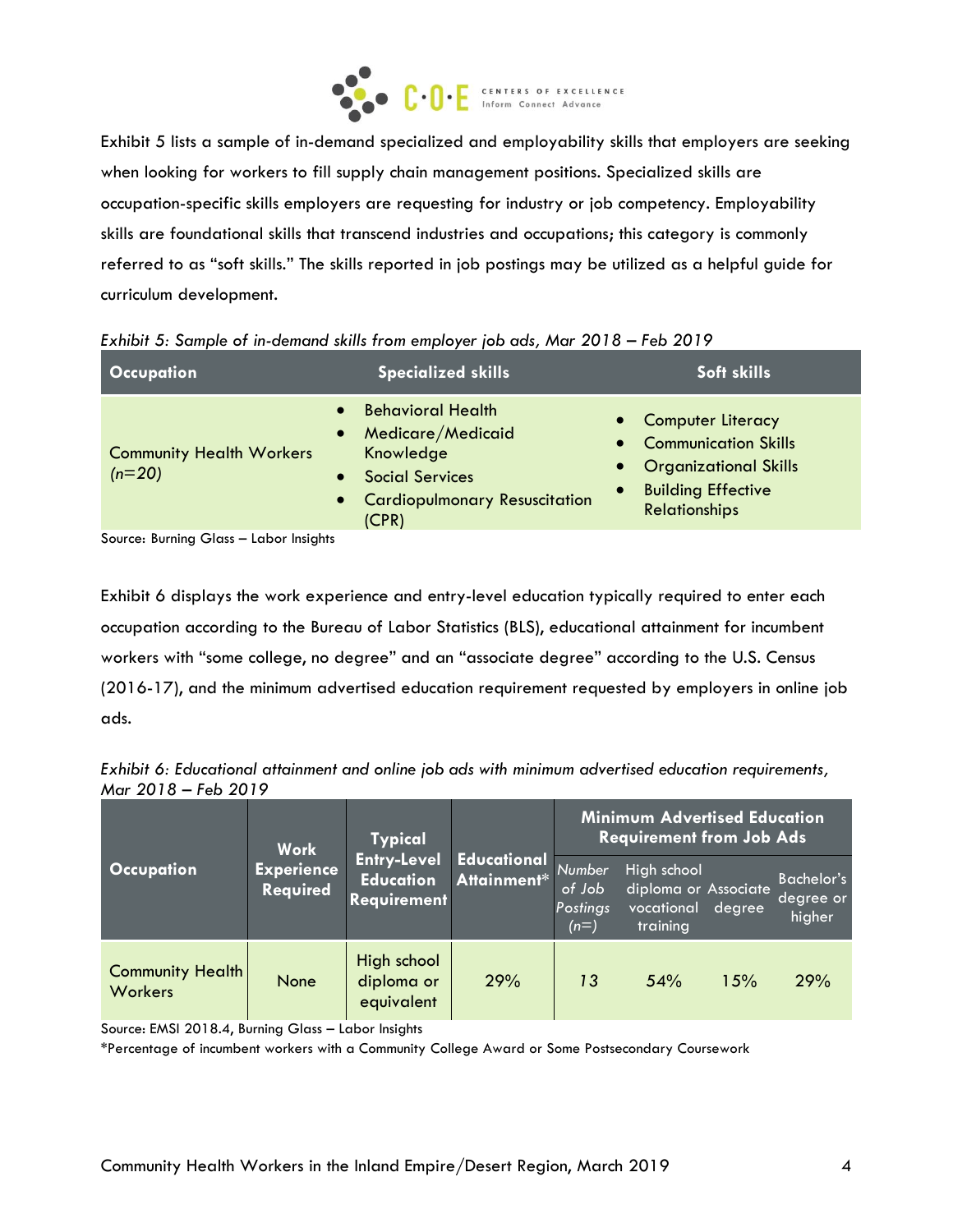

## **Student Completions and Program Outcomes**

The Inland Empire/Desert region does not have any reported programs or courses in TOP 1261.00 Community Health Worker. Exhibit 7 displays the annual average California Community College (CCC) credentials (associate degrees and certificates) conferred during the three academic years between 2014 and 2017 from other colleges around the state. The credential variables are provided by the California Community Colleges Chancellor's Office Management Information Systems (MIS) Data Mart, along with the headcount from the most recent year available on LaunchBoard.

Credentials are the combined total of degrees and certificates issued during the timeframe, divided by three in this case in order to calculate an annual average. This is done to minimize the effect of atypical variation that might be present in a single year. Headcount is the unduplicated number of students who enrolled in one or more courses. The relevant TOP code is from the Taxonomy of Programs manual. Please note, a credential is not always equivalent to a single person in search of a job opening since a student may earn more than one credential, such as an associate degree in addition to a certificate.

Please note, exhibit 7 displays credentials and headcount for the entire state of California since there are no community health worker programs in the Inland Empire/Desert Region listed in COCI, nor is there any regional data in LaunchBoard for this program.

| <b>1261.00 Community Health Worker</b>                                        | <b>CCC Headcount,</b><br><b>Academic Year</b><br>2016-17 | <b>CCC Annual Average</b><br>Credentials,<br><b>Academic Years 2014-17</b> |
|-------------------------------------------------------------------------------|----------------------------------------------------------|----------------------------------------------------------------------------|
| Canada                                                                        |                                                          | 12                                                                         |
| East LA                                                                       |                                                          |                                                                            |
| <b>Mission</b>                                                                |                                                          | 3                                                                          |
| <b>San Francisco</b>                                                          |                                                          | 60                                                                         |
| <b>Santa Rosa</b>                                                             |                                                          | 12                                                                         |
| <b>Total CCC Headcount,</b><br>Academic Year 2016-17                          | 328                                                      |                                                                            |
| <b>Total Annual Average CCC Credentials,</b><br><b>Academic Years 2014-17</b> |                                                          | 87                                                                         |

*Exhibit 7: Annual average community college credentials and headcount for the community health worker program in California*

Source: LaunchBoard, MIS Data Mart, COCI